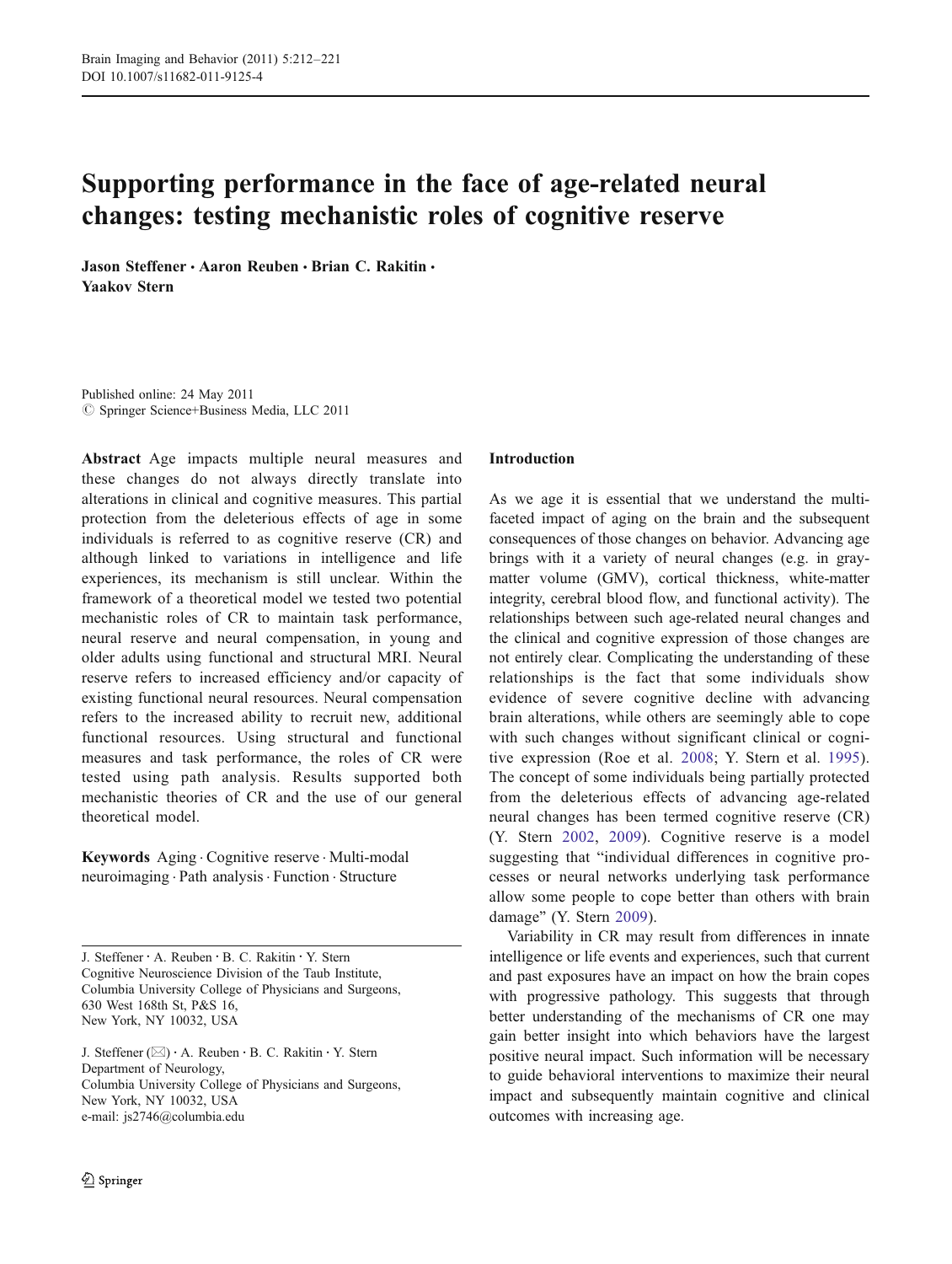<span id="page-1-0"></span>Two potential mechanisms of CR have been termed neural reserve and neural compensation (Y. Stern [2002,](#page-9-0) [2009;](#page-9-0) Y. Stern et al. [2005](#page-9-0)). Neural reserve is the concept that CR manifests itself as inter-individual variability in levels of efficiency, or capacity of existing functional brain networks. This enables individuals with high CR to be more capable of coping with brain pathology's negative effect. Neural compensation is the concept that CR manifests itself as the inter-individual variability in the brain's facility to withstand interruption of standard processing networks by employing alternate brain networks. This suggests that a potential mechanism of CR is a general network of brain activity that is independent of task demands and supports task performance in the face of age-related structural and/or functional brain changes (Y. Stern et al. [2008\)](#page-9-0).

In a previous fMRI experiment conducted by our group, two functional brain networks were identified which were differentially utilized by young and older age groups during the information retention phase of a verbal delayed item recognition (DIR) cognitive task (Zarahn et al. [2007](#page-9-0)). Network 1 consisted of regions in the midline cerebellum, left insula/inferior frontal gyrus, left hippocampus, right middle/superior frontal gyri, left inferior/middle frontal gyri into the pre-central gyrus, left inferior/superior parietal lobule, right cingulate gyrus into medial/superior frontal gyri and left medial/superior gyri. Also included were regions with decreased signal in the midline cingulate, left medial/superior temporal gyri, right medial frontal gyrus and left cingulate gyrus. Network 2 included the right parahippocampal gyrus showing increased activity with increased working memory load.

While both age groups utilized the primary functional network (network 1), the elders used it to a greater extent. The second functional network (network 2) was differentially used by the two age groups. The older adults used (expressed) network 2, while the young adults, as a group, did not. As task demands increased, older adults had increased expression of network 1, resulting in increased expression of network 2 which was associated with slower task performance. This suggests that aging impacted functional activity, which in turn affected task performance. The differential expression of the functional networks was later shown to be related to their underlying brain anatomy (Steffener et al. [2009\)](#page-9-0): increased utilization of network 2 was significantly related to the reduced GMV within the left precentral gyral region of functional network 1. This provided support for the idea that utilization of network 2 was related to the structural integrity of network 1. These studies highlighted how age-related differences in task performance were related to functional activity and the underlying neural structure.

Our previous work did not investigate whether CR influenced the relationships between task performance,

functional activity and the underlying neural structure. It is possible that CR is related to increased efficiency of functional networks, supporting the idea of neural reserve. We could also seek support for the idea of neural compensation. Neural compensation suggests that people with higher CR might be able to better recruit some compensatory functional resources that help maintain performance when the standard functional resources are impaired by pathology. In this case CR might act via the recruitment of additional resources to moderate the effect that damage to the existing/standard networks has on task performance. That is, even when the networks are damaged by pathology and individuals are performing the task with a less than optimal network setup (high expression of both functional networks), people with higher CR may be able to recruit additional resources that allow them to maintain better performance than those with low CR.

Based on previous work in our laboratory and largely laid out in Stern ([2009\)](#page-9-0) we developed a conceptual path model, Fig. 1, which allows us to test the role of CR in our previous findings. This simplified model merges research into age-related changes in clinical and cognitive task performance, structural measures and measures of functional brain activity to better understand the relations between the brain and the potential role of CR. The path arrows represent some of relationships that may exist between the variables but



Fig. 1 A conceptual model of potential interactions between brain structure, functional activity, their relationship to cognitive outcome and the potential roles of cognitive reserve. This simplified model is not exhaustive in showing all of the potential relationships between the variables but includes paths based on our previous findings: 'pathology ➔ network expression' (Steffener, et al. [2009\)](#page-9-0) and 'network expression  $\rightarrow$  task performance' (Zarahn, et al. [2007\)](#page-9-0), the model includes  $'CR \rightarrow$  network expression' supporting the idea that  $CR$ influences the expression of the functional networks; 'pathology  $\rightarrow$  CR' supporting the concept that at some point pathology must become too severe to support the processes that underlie CR (Y. Stern [2009](#page-9-0)). In addition, the path 'CR  $\rightarrow$  performance' supports the idea that CR may be operating via its own common network, which is unrelated to the expression of the task-related functional networks supporting task performance (Y. Stern, et al. [2008\)](#page-9-0) and the path 'pathology  $\rightarrow$ performance' supports the idea that pathology may be affecting performance in a manner not captured by the other factors included in the model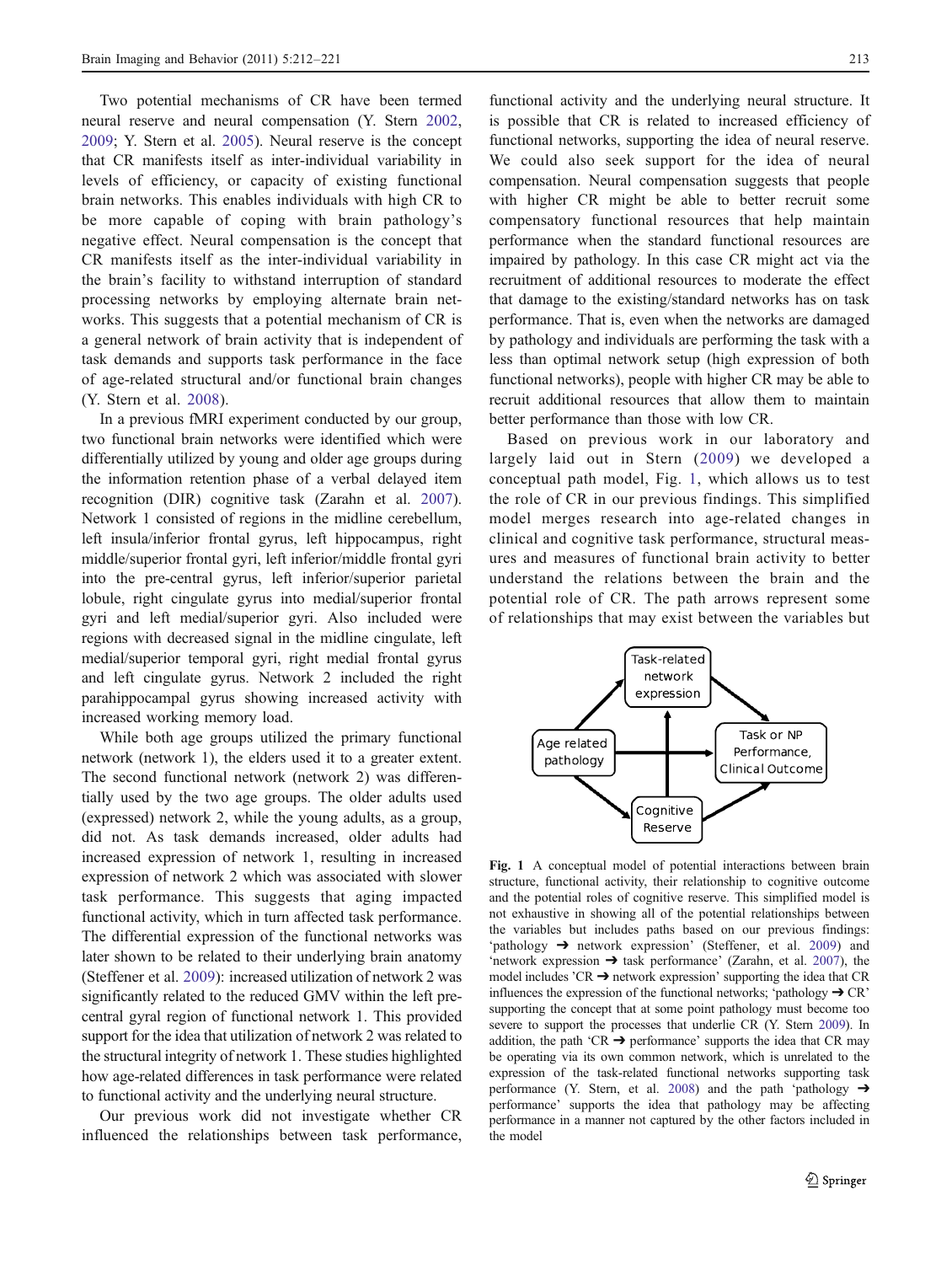is not exhaustive, e.g. this diagram does not include the potential moderating relationships.

Using the conceptual model as a guide, we used a specific instantiation to test the role of CR. First, a path analysis model was tested that encapsulated all of the relationships identified in our previous studies of healthy young and older adults, including the relationships of individual expression of the two functional MRI networks to both volumetric measures from structural MRI as well as a measure of cognitive performance (Steffener et al. [2009;](#page-9-0) Zarahn et al. [2007\)](#page-9-0). Potential paths including CR were then included in the model. A significant relationship between the CR variable and the expression of the functional networks would provide support for the idea of neural reserve. A significant moderating effect of CR on the relationship between the expression of the functional networks and task performance would provide support for the idea of neural compensation. Based on previous findings suggesting that CR allows function to be maintained in the presence of age-related brain changes, we expected to find support for neural reserve.

# Materials and methods

The current report extends previously published findings to investigate the role of CR (Steffener et al. [2009](#page-9-0); Zarahn et al. [2007\)](#page-9-0). Below is a review of the methods with greater detail found in the original two papers.

# Study participants

The current study used the same participants used in the previous study (Steffener et al. [2009\)](#page-9-0), which is a subset of the original study (Zarahn et al. [2007\)](#page-9-0). This study includes data from thirty-seven healthy, young participants (out of the original 40)(29 men and 8 women; mean  $(\pm s.d.)$  age= 25.0 $\pm$ 3.9; mean ( $\pm$  s.d.) years of education=15.6 $\pm$ 1.4; all right handed), and 15 healthy, elderly participants (out of the original 18)(7 men and 8 women; mean  $(\pm s.d.)$  age= 74.5 $\pm$ 6.9; mean ( $\pm$  s.d.) years of education=15.5 $\pm$ 2.4; all right handed). All participants in the original study did not have the T1-weighted anatomical scans required for the current investigations of measures of gray matter volume resulting in the current use of a subset of participants. All participants were screened with structured medical, neurological, psychiatric, and neuropsychological evaluations to ensure that they had no neurological or psychiatric disease or cognitive impairment. The screening procedure included a detailed interview that excluded individuals with a selfreported history of major or unstable medical illness, significant neurological history (e.g. epilepsy, brain tumor, stroke), history of head trauma with loss of consciousness

for greater than 5 min, history of Axis I psychiatric disorder (American Psychiatric Association [1994](#page-8-0)). Individuals taking psychotropic medications were excluded. Global cognitive functioning was assessed with a modified version of the Folstein Mini Mental State Examination (mMMS: (Stern et al. [1987\)](#page-9-0)), which has a maximum score of 57. All participants were classified as non-demented and without clinically significant cognitive impairment, although the elder group had lower scores than the young group (young mean  $(\pm s.d.)$ mMMS total=55.2 $\pm$ 1.5; elder mean ( $\pm$  s.d.) mMMS total= 53.3 $\pm$ 2.6, t (18.1)=2.68, p=.015)). IQ was estimated with the American version of the New Adult Reading Test (NART: (Nelson and O'Connell [1978](#page-9-0))). Although the group differences for mMMS were significant it was not clinically meaningful since these values are well above levels associated with MCI and dementia.

# FMRI behavioral task

Working memory was examined in all participants using a delayed-item-recognition (DIR) task with 1, 3 or 6 (study) letters visually presented for 3 s followed by a 7 s unfilled delay period (Rypma and D'Esposito [1999;](#page-9-0) Sternberg [1966](#page-9-0); Zarahn et al. [2007\)](#page-9-0). Following the delay period, a single (probe) letter was presented and participants decided whether or not it was included in the initial set of letters. Participants engaged in three practice runs of this task outside the scanner and three runs within the scanner where each run comprised 30 trials, 10 trials per load level. Therefore, behavioral and fMRI results are based on 90 experimental trials, 30 at each load level. Based on previous findings, the cognitive performance measure of slope of reaction times with respect to memory load was used (sRT). The sRT is the variable indicating the speed with which the probe is compared to each member of the study set in a serial search (Sternberg [1966\)](#page-9-0).

#### MRI data acquisition

During the performance of each block of the delayed item recognition task, 207 BOLD images, were acquired with an Intera 1.5 T Phillips MR scanner equipped with a standard quadrature head coil, using a gradient echo echo-planar (GE-EPI) pulse sequence (TE/TR=50 ms/3,000 ms; flip angle=90;  $64 \times 64$  matrix, in-plane voxel size=3.124 mm $\times$ 3.124 mm; slice thickness=8 mm (no gap); 17 trans-axial slices per volume). A high resolution T2-weighted, fast spin echo image was acquired from each participant for spatial normalization purposes (TE/TR=100 ms/2,000 ms; flip angle=90,  $256 \times 256$  matrix; in-plane voxel size=0.781 mm $\times$ 0.781 mm; slice thickness=8 mm (no gap); 17 trans-axial slices per volume). A T1-weighted spoiled gradient image was acquired for voxel-based morphometry (VBM)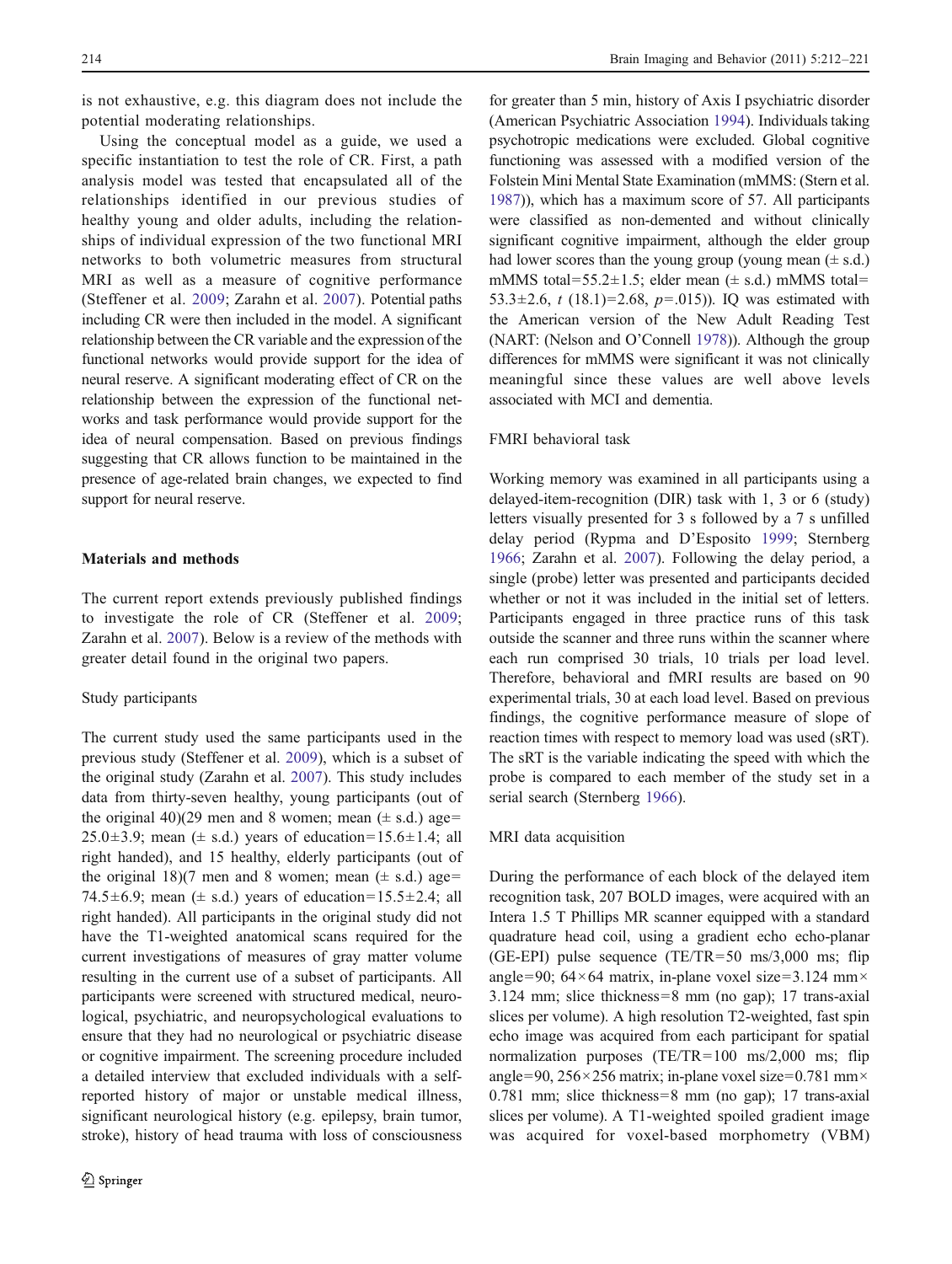analyses (107 slices;  $256 \times 256$  grid; FOV=230 mm by 160.5 mm by 183.28 mm).

Individual-level time series analysis of the BOLD data

All functional image preprocessing and analyses were implemented using the SPM99 program (Wellcome Department of Cognitive Neurology) and in-house developed software written in MATLAB 5.3 (Mathworks, Natick, MA). The following preprocessing steps were applied to each participant's GE-EPI data set: data were temporally shifted to correct for the order of slice acquisition, realigned to the first volume of the first session, coregistered to the T2 weighted (structural) image using mutual information, transformed into standard space as defined by the Montreal Neurologic Institute template brain using the linear and non-linear transformation matrix determined from the structural image, resliced using sinc interpolation to  $2 \times 2 \times 2$  mm and finally spatially smoothed using a Gaussian kernel with FWHM of 8 mm.

The fMRI data analysis comprised two levels of voxel-wise GLMs (Friston et al. [1999\)](#page-8-0). In the first-level GLM, the GE-EPI time series were modeled with regressors representing the expected BOLD fMRI response to the three DIR trial components of memory set presentation, retention delay, and probe presentation/response, separately for each crossing of the set size. The regressors were convolved with an assumed BOLD impulse response model (as represented by default in SPM99). The resulting 9 contrast images per participant after estimation of the model (3 trial components crossed with 3 load levels) were used as the dependent variables in a second-level GLM.

#### Functional image analysis

Group-level analysis of BOLD image data used multivariate linear modeling (MLM: (Worsley et al. [1997](#page-9-0))) to identify significant load-dependent and load-independent networks, or covariance patterns, comprising latent spatial variables engaged by the young and older groups for each of the three task phases (stimulus presentation, information retention, probe). The MLM analyses of each of these six effects of interest was tested across the two age-groups and can identify, at most, two spatial patterns.

Sequential latent root testing, using a global F-test and an  $\alpha$  level of 0.05, was used to determine the number of significant spatial patterns for each of the six effects of interest. Once calculated, the spatial patterns were multiplied voxel-wise by the participant specific load dependent contrast maps that were entered into the MLM analysis, then summed to calculate each participant's network expression (Zarahn et al. [2007\)](#page-9-0). These network expression scores served as independent measures describing the

degree to which each participant used, or expressed, a significant spatial pattern. The results of these analyses were such that all intercept comparisons resulted in identification of a single network used by both age groups. The slope contrasts for the stimulus and probe phases also identified a single network, while the slope effect during retention had two networks expressed. It is these two networks related to the slope effect during information retention, referred to as networks 1 and 2, which are the focus of this study.

#### Structural image analysis

Modulated, spatially normalized gray-matter probability maps, (gray-matter volume maps) as derived from the optimized segmentation protocol included with SPM5 (Good et al.  $2001$ ){Ashburner,  $2005$  #33}, were intensity thresholded at 10% (Busatto et al. [2003](#page-8-0)). The images were spatially smoothed and used for voxel based statistical parametric mapping using SPM5 (Wellcome Department of Cognitive Neurology). General linear modeling tested whether the expression of network 2 was associated with regional gray-matter volume within network 1 (see Steffener et al. [2009\)](#page-9-0). It was found that only a region within the left pre-central gyrus demonstrated a significant relationship between expression of network 2 and GMV. The mean of the 91 significant voxels was used as the structural measure of regional gray-matter volume (rGMV). In addition, normalized whole brain volume (nWBV) was used as a structural measure and calculated from the image segments in native space as the summed volume of gray- and white-matter divided by the summed volume of gray-matter, white-matter and cerebrospinal fluid (Fotenos et al. [2005\)](#page-8-0). This measure represents the percentage of the total intracranial volume occupied by gray and white matter.

#### Cognitive reserve factor

Cognitive reserve was represented as a factor score summarizing years of education and scores on two IQ indices, the NART (Nelson and O'Connell [1978](#page-9-0)) and WAIS-R vocabulary score (Wechsler [1987](#page-9-0)). Previous work from our laboratory has demonstrated the validity of this construct using these cognitive tests (Siedlecki et al. [2009\)](#page-9-0). Using AMOS software (Arbuckle [2007](#page-8-0)) as implemented in SPSS release 18 (SPSS Inc. Chicago, Illinois) the factor weightings were determined from a set of 228 young and 104 elder participants from studies conducted in our laboratory. This large sample included the participants in the current study and the factor weights did not significantly differ between age groups based on between group tests of metric invariance.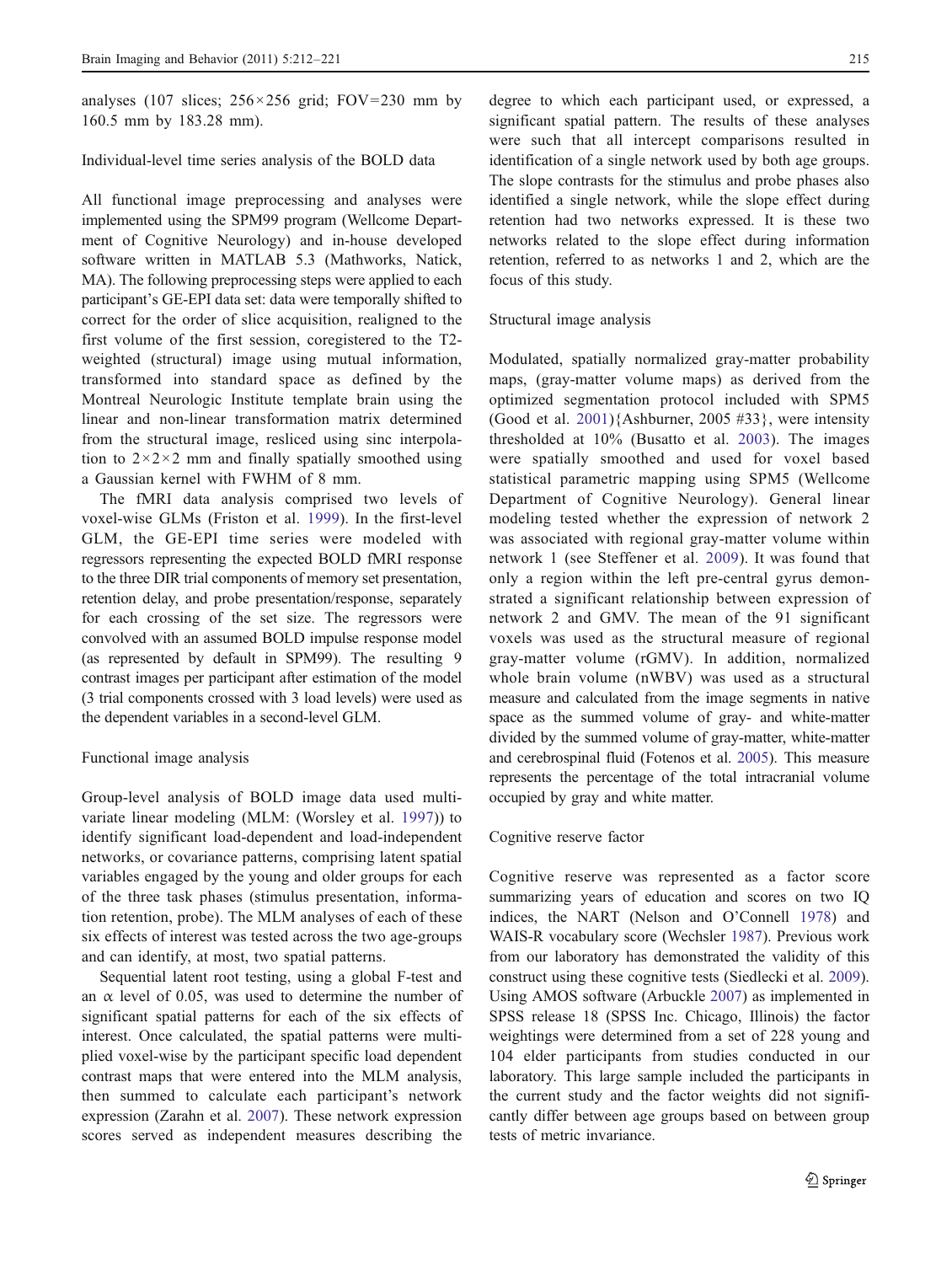

Fig. 2 Testing the mechanism of CR in the current instantiation of the theoretical model. Full path diagram showing the models tested. Solid lines (labeled A) are those paths tested in Model A and are used to confirm the relationships between the structural, functional and performance measures. The dashed line (labeled B) is the included path to test model B, which tests for the neural reserve mechanism of CR. Dash-dotted lines (labeled C) represent the testing of model C, which tests for the neural compensation mechanism of CR

# Path models

All path models included two groups, young and elders; therefore, separate parameter estimates for each group were calculated and compared. Model reduction methods based on non-significant path weights included constraining path weight to be equal across groups or set to zero for both groups. Initially, a model of the relationships between the structural, functional and task performance measures without CR was tested, Model A in Fig. 2. After establishing the significant relationships in the absence of CR, two models of CR were tested. Model B tested whether CR took on the role of neural reserve by testing whether CR influenced the expression of the functional networks which led to changes in task performance; therefore, the indirect effect of CR on task performance via the functional networks was tested. Model C tested whether CR took the role of neural compensation by testing whether the previously identified relationship between functional network expression and task performance was moderated by an individual's level of CR. Both models B and C included the direct path between CR and task performance.

Significance of path weights was determined based on 95% confidence intervals determined using biascorrected percentile method with 1000 bootstrap estimates (MacKinnon et al. [2004](#page-9-0)). Several statistics determined the fit of the path models: chi-square  $(X^2)$ , root mean square error of approximation (RSMEA) and the comparative fit index (CFI) (Hu and Bentler [1998](#page-9-0); MacCallum et al. [1996](#page-9-0)). Model comparisons were made using the Browne-Cudeck Criteria (BCC) (Browne and Cudeck [1989\)](#page-8-0) and the Akaike

Information Criteria (AIC) (Akaike [1987\)](#page-8-0). Path analyses were performed using AMOS software.

# Results

Summaries of means, standard deviations and bivariate correlations for all variables used in this analysis are in Tables 1 and [2](#page-5-0). The older adults had decreased regional and whole brain gray matter volume. Older adults also had slightly lower mean NART and vocabulary scores, but these IQ measures were above average in both age groups and the difference posed no clinical significance. Expression of both functional networks differed significantly between the two age groups, with increased expression in the older group. Task performance was significantly poorer in the older group.

Model A: The relationships between structure, function and performance

The first path model tested (model A), included structural MRI measures, expression of both functional MRI networks and the task performance variable, see Fig. [3A](#page-6-0). As determined from previous work, this model constrained the relationship between rGMV and Network 1 at zero and the relationship between rGMV and Network 2 to be equal across age groups (Steffener et al. [2009\)](#page-9-0). The path from network 1 to the performance measure was non-significant and constrained to zero. This model significantly fit the data and resulted in no non-significant paths  $(X^2=13.087)$ (df=18), p=.786; RMSEA=.000; CFI=1.000; AIC= 37.087; BCC=48.952). The reduced model is summarized as follows: nWBV had a positive direct effect on rGMV for

Table 1 Descriptive data for variables used in path model

|        | Mean $(S.D.)$                |               |  |  |
|--------|------------------------------|---------------|--|--|
|        | $(n=37)$<br>Y                | $(n=15)$<br>E |  |  |
| Age    | $25.0(3.93)$ <sup>**a</sup>  | 74.5(6.95)    |  |  |
| rGMV   | $0.46(0.052)$ **             | 0.33(0.068)   |  |  |
| nWBV   | $0.80(0.040)$ **             | 0.64(0.041)   |  |  |
| CR     | $0.088(0.35)^{b}$            | $-0.10(0.50)$ |  |  |
| NART   | $120.38(6.14)^*$             | 116.13(6.79)  |  |  |
| Vocab. | $14.51(2.78)$ <sup>**c</sup> | 12.27(1.94)   |  |  |
| Edu.   | $15.62(1.42)^d$              | 15.53(2.44)   |  |  |
| Net1   | $0.10(0.081)^*$              | 0.17(0.080)   |  |  |
| Net2   | $-0.050(0.12)^{**}$          | 0.16(0.13)    |  |  |
| s RT   | $56.6(29.5)^{**}$            | 90.0(35.6)    |  |  |
|        |                              |               |  |  |

\*p<0.05; \*\*p<0.01; df=50 except for <sup>a</sup>: df=17.8,<sup>b</sup>:df=19.64 <sup>c</sup>:df=  $36.89$ <sup>d</sup>:df=17.96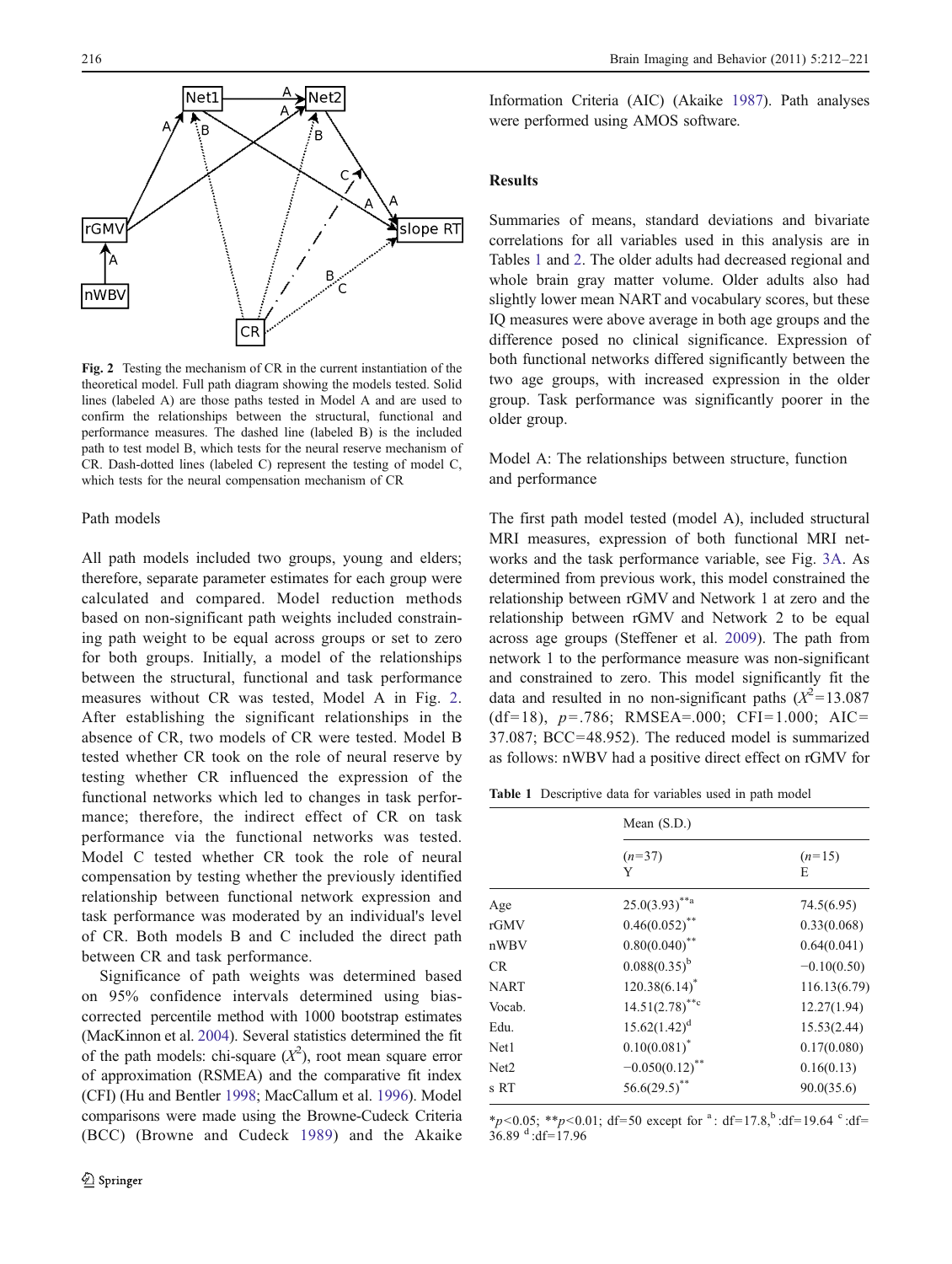<span id="page-5-0"></span>Table 2 Correlations bety variables used in path mo Young: Above midline, Elders: Below midline

| Y→lE             | Age       | rGMV     | nWBV   | CR.      | <b>NART</b>         | Vocab.   | Edu.     | Net1     | Net <sub>2</sub>    | s RT   |
|------------------|-----------|----------|--------|----------|---------------------|----------|----------|----------|---------------------|--------|
| Age              |           | .04      | $-.26$ | $.39*$   | .20                 | .32      | $.36*$   | $-.05$   | .03                 | $-.01$ |
| rGMV             | $-.69$ ** |          | .27    | .07      | .12                 | .31      | $-.02$   | $-.13$   | $-.34$ <sup>*</sup> | .07    |
| nWBV             | $-.05$    | .19      |        | $-.28$   | $-.19$              | $-.16$   | $-.29$   | .06      | $-.08$              | .20    |
| CR.              | $-.15$    | .27      | $-.31$ |          | $.79***$            | $.80***$ | $.83***$ | $-.26$   | $-.04$              | $-.20$ |
| <b>NART</b>      | $-.16$    | .22      | $-.04$ | $.84***$ |                     | $.72***$ | $.44***$ | $-.36^*$ | $-.16$              | $-.10$ |
| Vocab.           | $-.25$    | .025     | .01    | $.56*$   | $.71***$            |          | $.35*$   | $-.28$   | $-.16$              | $-.09$ |
| Edu.             | .11       | .15      | $-.32$ | $.94***$ | $.67***$            | .28      |          | $-.11$   | .10                 | $-.25$ |
| Net1             | $-.29$    | $-.28$   | $-.11$ | $-.36$   | $-.44$              | $-.16$   | $-.30$   |          | $.43***$            | .22    |
| Net <sub>2</sub> | .07       | $-.58^*$ | .03    | $-.18$   | $-.27$              | $-.07$   | $-.11$   | $.77***$ |                     | $-.02$ |
| s RT             | .26       | $-.40$   | $-.12$ | $-.50$   | $-.63$ <sup>*</sup> | $-.60*$  | $-.32$   | .49      | $.58^*$             |        |

 $*_p$  < .05;  $*_p$  < .01

the young adults but not the elders (higher nWBV was associated with higher rGMV); rGMV had a significant negative direct effect on network 2 in both age groups (more rGMV was related to lower expression of network 2); network 1 had a significant positive direct effect on network 2 for both age groups (greater expression of network 1 was associated with greater expression network 2); network 2 had a significant positive direct effect on slope RT in the elders but not the young adults (greater expression of network 2 resulted in longer RT with increasing memory load).

#### Model B: The neural reserve model of cognitive reserve

Starting with the reduced model A path diagram, the neural reserve model of CR was tested within the same path diagram. This tested whether there was an indirect effect of CR on task performance via the functional networks. The path between CR and network 2 was non-significant for both age groups and constrained to zero. The path from CR to network 1 was in the same direction and significant for both age groups and therefore constrained to be equal across age groups resulting in a significant model fit, see Fig. [3B](#page-6-0)  $(X^2=41.101$  (df=32),  $p=.130$ ; RMSEA=.075; CFI=.872; AIC=89.101; BCC=129.288). To summarize, higher CR resulted in decreased expression of network 1 (i.e. greater efficiency) in both age groups; decreased expression of network 1 led to decreased expression of network 2 in both age groups; decreased expression of network 2 led to improved task performance (i.e. less increase in RT as memory load increased) in the older adults. That is, cognitive reserve had a significant indirect effect in the older adults on task performance due to it lowering the expressions of networks 1 and 2 which resulted in a lower negative impact on task performance.

In addition, the previously reported negative indirect effect of rGMV on task performance in the older adults (greater rGMV was related to a smaller impact of memory load on RT via network 2) was still significant in this model, although its indirect effect on sRT is now shown to be influenced by CR. Thus, at any level of local atrophy, individuals with higher CR can sustain reduced expression of network 2 and therefore preserve task performance.

Model C: The neural compensation model of cognitive reserve

Model C tested whether the relationship between functional network expression and task performance was moderated by an individual's levels of CR. The path between CR and performance was non-significant for both age groups and constrained to be equal between the groups. Cognitive reserve significantly moderated the effect of network 2 on task performance in the elder group but not the young and resulted in a significant model fit, see Fig. [3C](#page-6-0)  $(X^2=38.438)$ (df=31),  $p=.168$ ; RMSEA=.069; CFI=.896; AIC= 88.438; BCC=130.300). Thus, increased CR led to a decreased impact of expression of network 2 on task performance. To summarize, higher CR led to a decreased negative impact of increased expression of the functional networks on task performance in the older adults. Once this CR moderating effect was included in the model there was no longer any direct effects of CR on task performance in either age group. Therefore, older adults with high CR were better able to maintain task performance even when increased local atrophy is decreasing the efficiency of their functional networks.

Model D: Combined neural reserve and neural compensation as a model of cognitive reserve

In order to determine if CR could be playing a role of maintaining efficiency of functional networks and moderating the effects of functional network expression on task performance, Models B and C were combined to form Model D. In this combined model no additional constraints were required. The indirect effect of CR on task performance via the functional networks and the moderating effect of CR on the relationship between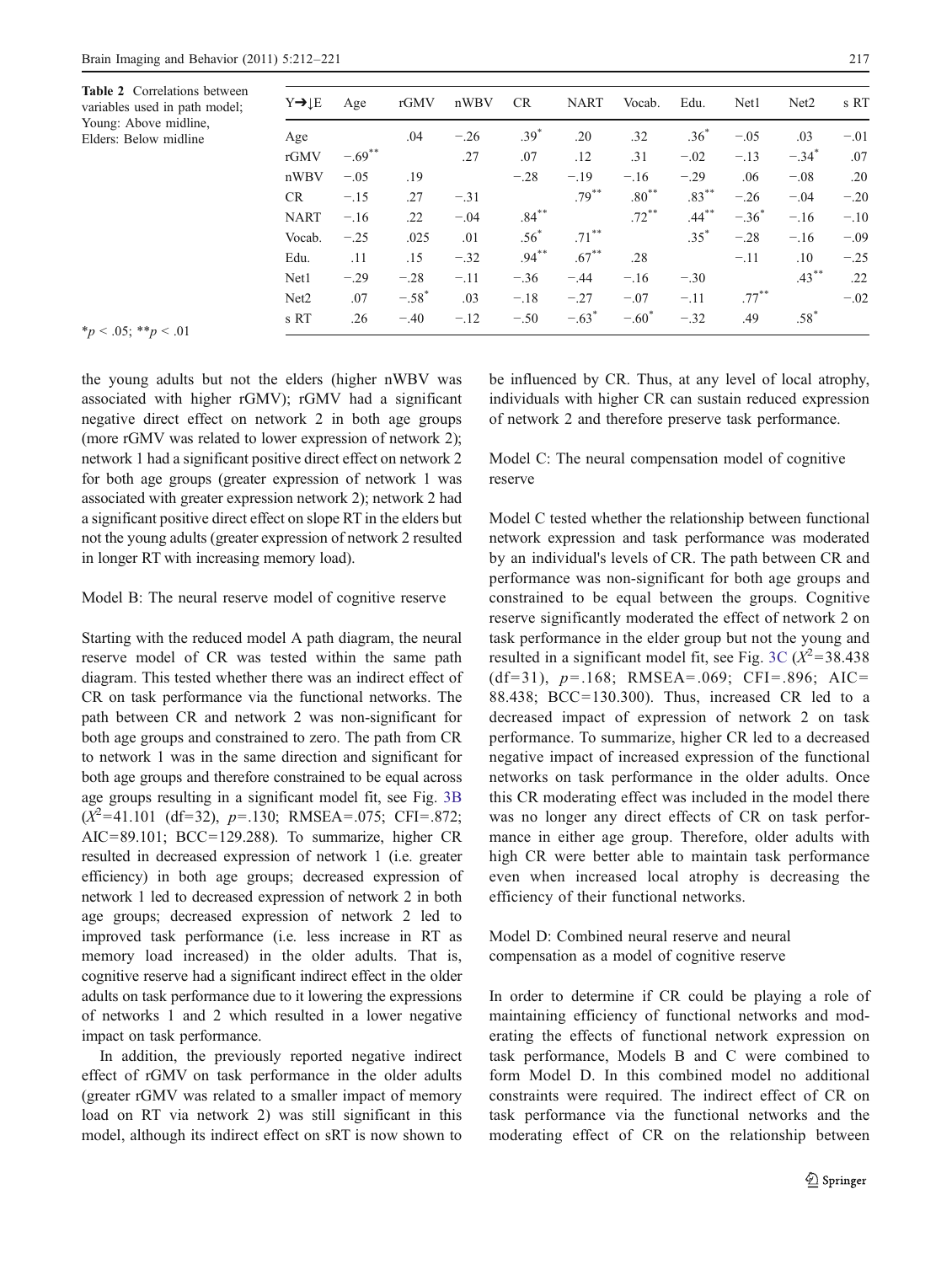<span id="page-6-0"></span>

 $\mathsf{C}$ Chi-sq(31)=38.438, p=.168, RMSEA=0.69, CFI=.896



Fig. 3 Path model results for cognitive reserve. a Confirmatory model of the relationships between the structural, functional and performance measures. b Model results for testing of neural reserve as a mechanism of CR. c Model results for testing of neural compensation as a mechanism of CR. d Combination of neural reserve and neural compensation as joint models of CR. Values on path arrows are standardized regression coefficients of direct relationships. Percentage values above variable boxes are the variance accounted for. In all cases the left or upper number is for the young age group and the



D Chi-sq(30)=34.068, p=.278, RMSEA=.052, CFI=.943



right/lower for the older age group. Solid lines represent paths in the final model, light, dotted lines represent paths that were initially included in the models but dropped in the final model due to nonsignificant path weights. Abbreviations: Net1 and Net2: individual expression of the two functional networks; RT: reaction times; slope: increase in measure with increasing memory load demands; inter: intercept of measure across memory load demands; CR: cognitive reserve; rGMV: regional gray-matter volume within the left pre-central gyrus. nWBV: normalized whole brain volume

functional network expression and task performance both remained significant in the older adults resulting in a significant model fit, see Fig. 3D  $(X^2=34.068 \text{ (df=30)})$ , p=.278; RMSEA=.052; CFI=.943; AIC=86.068; BCC= 129.603). Standardized indirect effect sizes and significance for both age groups are in Table 3. To summarize, increased CR in the older adults maintained task performance due to it lowering the expressions of networks 1 and 2 which resulted in a lower negative impact of local atrophy on task performance. CR additionally allowed older adults to better maintain task performance even

Table 3 Standardized indirect effects for model D

|           |                  | E                     | Y                     |  |
|-----------|------------------|-----------------------|-----------------------|--|
| Net1      | sRT              | $0.257***$            | $-.062$               |  |
| <b>CR</b> | sRT              | $-0.091$ **           | .016                  |  |
| rGMV      | sRT              | $-0.155$ <sup>*</sup> | .040                  |  |
| nWMV      | sRT              | $-0.021$              | .012                  |  |
| CR        | Net <sub>2</sub> | $-0.181$ **           | $-.128$ <sup>**</sup> |  |
| nWBV      | Net <sub>2</sub> | $-0.042$              | $-.094$ <sup>*</sup>  |  |
|           |                  |                       |                       |  |

 $*_p$  < .05;  $*_p$  < .01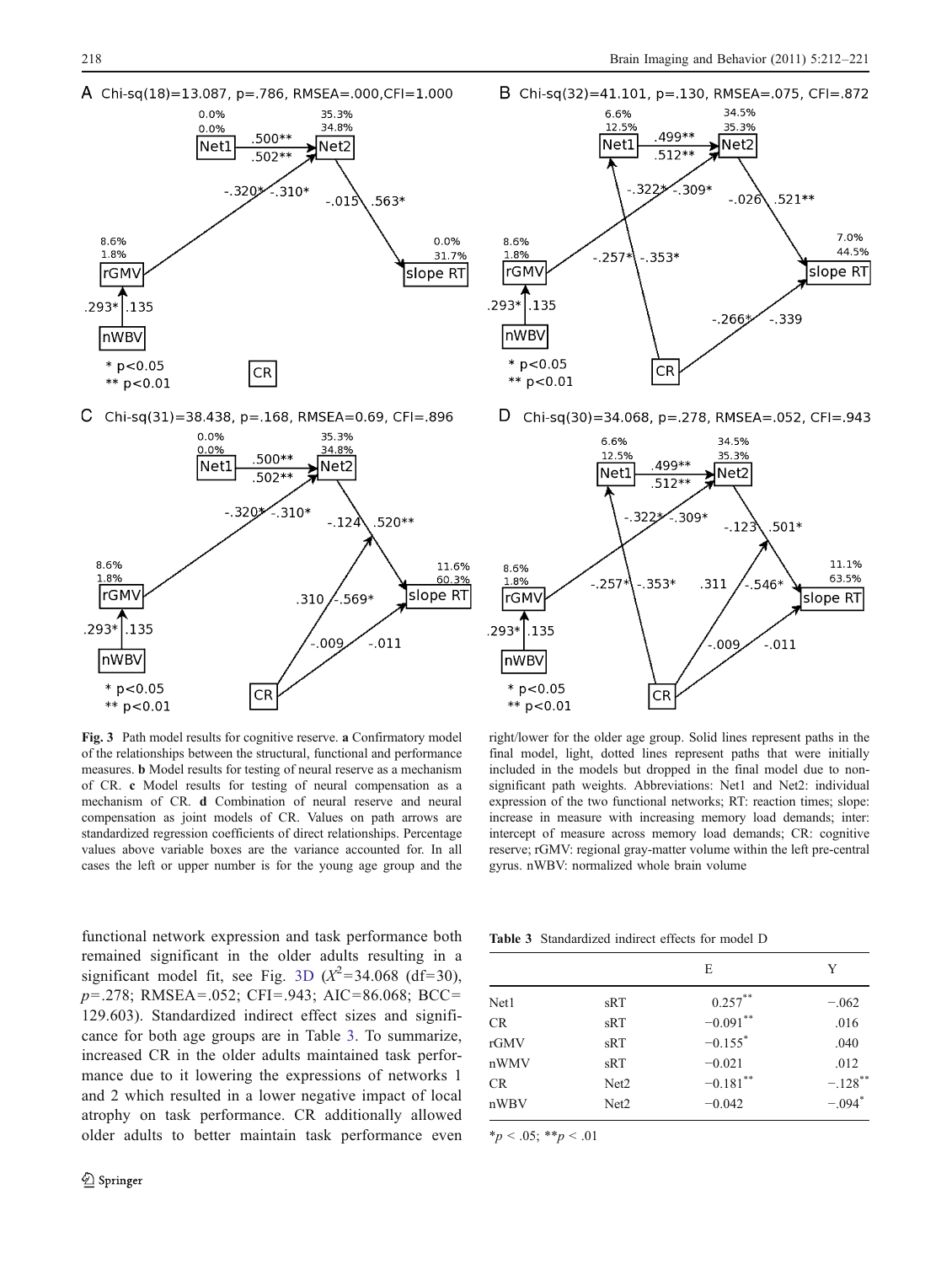when increased local atrophy is decreasing the efficiency of their functional networks.

# Discussion

Cognitive reserve was operationalized as a construct derived from measures of verbal intelligence and education. Previous studies have demonstrated that these measures have convergent validity such that they are highly correlated amongst themselves and with the latent construct CR. More importantly these measures have demonstrated discriminant validity in that this construct represents a unique aspect of individual variability (Siedlecki et al. [2009](#page-9-0)). In the current work CR had significant effects on memory load-related speeded task performance (sRT) and the two proposed mechanisms of CR (neural reserve and neural compensation) were supported in the older adults and only the neural reserve mechanism in the young adults.

In model D, the measure of age-related atrophy (rGMV) in network 1 was related to the expression of network 2 similarly for both age groups. We have posited that smaller gray matter volume within the primary functional network (network 1) resulted in the reliance on less-efficient functional resources to maintain task performance (network 2 (Steffener et al. [2009](#page-9-0))). As reported, expression of network 2 increased as network 1 became more inefficient due to less gray matter volume. In the current study CR acted as a mechanism to maintain the efficiency of network 1 in the presence of the smaller volume: those with low CR used their functional resources to a greater extent (higher expression of the networks) for equal performance as compared to those with high CR, whose functional networks maintained efficiency and were expressed to a lower degree. Thus CR acted to maintain efficiency of the functional networks in the presence of smaller gray matter volume. Therefore, in the older adults CR had an indirect effect on task performance by altering the efficiency of the functional networks. This finding is concordant with the concept of neural reserve, which posits that CR could maintain performance in the face of brain changes via the differential efficiency or capacity of existing networks.

Interestingly, in the young adults there was also a significant relationship between gray matter volume in network 1 and expression of network 2 suggestive of neural reserve. While we report that as a group the young adults do not express the secondary pattern, the individual variation in the expression of this network is related to the gray matter volume within the pre-central cortex, a region functionally involved in performance of the current task. Work by Sakai et al. ([2002\)](#page-9-0) suggests that in the face of interference during the information retention phase of a DIR task, young adults demonstrated increased signal in

their parahippocampal gyri, the primary region comprising our network 2 (Sakai et al. [2002](#page-9-0)). This suggests that the use of the parahippocampus is a viable option for the young adults to reactivate information stored off-line; however, this method of information retention may be less efficient than alternative mechanisms, such as continued on-line maintenance (Sakai [2003\)](#page-9-0). Furthermore, as in the older adults, increased CR in the young adults resulted in decreased use of network 1. Therefore, this suggests that neural reserve, the increased ability to use efficient functional processing, may be formulated early in life as a result of higher verbal intelligence and education, whose measures form our CR variable.

We also found that, within the older adults, the relationship between functional network expression and task performance was moderated by an individual's level of CR. Those older adults with greater CR demonstrated less of a negative impact of the expression of network 2 on task performance then those with lower CR but an equal expression of network 2. This is suggestive that those with higher IQ and educational attainment may efficiently utilize the functional resources identified by network 2 for maintaining task performance. The neural underpinnings of the ability to efficiently incorporate, or recruit, the additional functional resources are currently unknown. This finding is consistent with the concept of neural compensation (Y. Stern [2009](#page-9-0)) in that CR may be associated with the activation of a new network that allows performance to be maintained in the face of alterations to the networks that typically support performance (in this case networks 1 and 2). Such a CR related compensatory network could be particular to performance of the current task or CR might be acting through a more generalized network that supports performance of many different tasks. In the current case, the results suggest that the compensatory network is not captured by the 2 identified task-related networks so it is interesting to hypothesize that neural compensation here is mediated via a separate non-task-related CR network.

Returning to our initial conceptual model, our data support the notion that in the current case CR had indirect effects on task performance through the expression of functional networks and minimal direct effects on task performance. This conceptual model, and the presented results, incorporate three diverse modalities of aging research: cognitive testing, structural neuroimaging and functional neuroimaging. This incorporation presents one unified conceptual framework, garnering a more complete view of the aging process. With more complete understanding of the aging mechanisms and the role of CR, targets of intervention for forestalling cognitive decline may be developed, such as cognitive exercise (Erickson et al. [2010;](#page-8-0) Valenzuela and Sachdev [2009](#page-9-0)). While we previously postulated that neural reserve and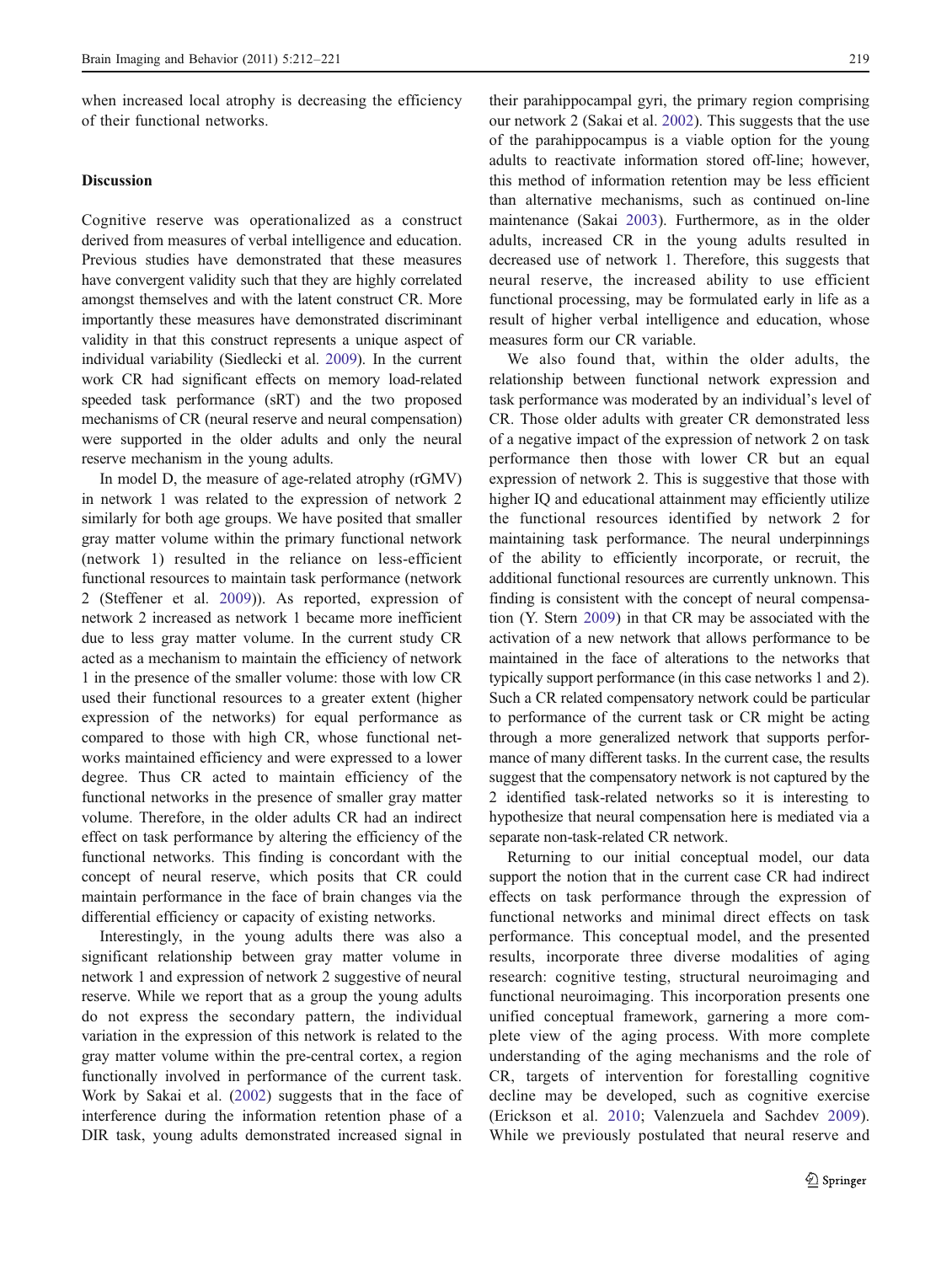<span id="page-8-0"></span>compensation may be mechanisms of CR(Y. Stern [2009](#page-9-0); Y. Stern et al. [2005](#page-9-0)), the current study provides evidence to support their presence. Although there is evidence for differential neural efficiency and capacity with advancing age (Schneider-Garces et al. [2009](#page-9-0)) the current work integrates structural and cognitive reserve measures into explaining the role that age-related differences in efficiency and capacity play in maintaining task performance.

A limitation in this study is the small number of participants. The main findings of this work are related to the elder age group and it is important to emphasize that these results are from a sample of 15 participants. As one means to minimize the impact this has on our findings, path significance was assessed using the bias-corrected percentile method with 1000 bootstrap estimates (MacKinnon et al. [2004\)](#page-9-0). The variables in the model were also exhaustively permuted and the models re-estimated. None of the model estimations for the 5040 permutations resulted in a better fit between the model and the data. While replication with larger sample sizes is certainly warranted to address issues of robustness and replicability, the boot-strap and permutation tests provide support for our confidence in these findings.

While the age groups significantly differed in their measures of rGMV, nWBV, NART, Vocab, sRT and expression of the two functional networks, the variances in age, Vocab, education and CR also significantly differed. Therefore, the older adults appear more heterogeneous in their CR variables than their younger counterparts. Although included in the theoretical model, Fig. [1](#page-1-0), but not tested here, it is plausible that the cognitive variables are sensitive to age-related neural changes which are causing this heterogeneity. The correlations in Table [2](#page-5-0) do not demonstrate any significant correlations between the structural brain measures of the current study and the cognitive measures; however, other unmeasured structural correlates of cognition may exist.

The conceptual model presented is very general and easily used with multiple data sets and across laboratories. We provide supportive evidence with a single instantiation of the model and continue to use it as a starting point for developing ideas related to the role of CR. The greatest benefit of the conceptual model is its generalizability such that each node can be operationalized differently without altering the overall structure or the theoretical underpinnings of the model. The structural measures are expandable to include measures of white matter integrity, blood flow, cortical thickness, or amyloid burden and additional measures of functional activity may be included (e.g. measures from other tasks, activity within regions of interest or measures of functional connectivity). Although our measure of CR was based on education and IQ scores, this could be expanded to include other factors (e.g. lifetime occupation (Y. Stern et al. [1995](#page-9-0)), or life time

cognitive activities (Wilson et al. [2002](#page-9-0)). In addition, it could include expression of task non-specific networks related to CR (Y. Stern et al. [2008](#page-9-0)). Finally, we used task performance during the functional task as our clinical outcome variable which may also be represented with other indices of current cognitive/functional capacity or clinical outcomes (such as cognitive decline or incident dementia).

The implementation of the model incorporated previous findings from neuroimaging studies conducted in our laboratory, where consecutive studies independently tested one or two pathways of the model. To test the model as a whole, the current path analyses incorporated many of the findings in a single analysis with the additional inclusion of CR. Ongoing work in our group continues to use this conceptual model to integrate information across these different domains. We offer this approach as particularly useful for multi-modal studies of the aging phenomenon. This approach provides a straightforward way of assimilating multi-modal imaging data with clinical and performance measures. Its implementation can provide greater insight into the age-related neural alterations that lead to cognition changes and illuminate how CR mediates their effects.

Acknowledgements This study was supported by National Institute of Aging grant 5R01AG026158-5 awarded to Y.S. and National Institute of Aging grant 1K01AG035061 awarded to J.S.

# References

- Akaike, H. (1987). Factor analysis and AIC. Psychometrika, 52(3), 317–332. doi:[10.1007/bf02294359](http://dx.doi.org/10.1007/bf02294359).
- Arbuckle, J. L. (2007). AMOS 16.0. Chicago: SPSS.
- American Psychiatric Association. (1994). Diagnostic and Statistical Manual of Mental Disorders (4th ed.). Washington, DC: American Psychiatric Press.
- Browne, M. W., & Cudeck, R. (1989). Single sample cross-validation indices for covariance structures. Multivariate Behavioral Research, 24(4), 445.
- Busatto, G. F., Garrido, G. E. J., Almeida, O. P., Castro, C. C., Camargo, C. H. P., Cid, C. G., et al. (2003). A voxel-based morphometry study of temporal lobe gray matter reductions in Alzheimer's disease. Neurobiology of Aging, 24(2), 221–231.
- Erickson, K. I., Boot, W. R., Basak, C., Neider, M. B., Prakash, R. S., Voss, M. W., et al. (2010). Striatal volume predicts level of video game skill acquisition. Cerebral Cortex, 20(11), 2522–2530. doi[:10.1093/cercor/bhp293](http://dx.doi.org/10.1093/cercor/bhp293).
- Friston, K. J., Holmes, A. P., Price, C. J., Buchel, C., & Worsley, K. J. (1999). Multisubject fMRI studies and conjunction analyses. Neuroimage, 10(4), 385–396.
- Fotenos, A. F., Snyder, A. Z., Girton, L. E., Morris, J. C., & Buckner, R. L. (2005). Normative estimates of cross-sectional and longitudinal brain volume decline in aging and AD. Neurology, 64(6), 1032–1039.
- Good, C. D., Johnsrude, I. S., Ashburner, J., Henson, R. N., Friston, K. J., & Frackowiak, R. S. (2001). A voxel-based morphometric study of ageing in 465 normal adult human brains. Neuroimage, 14(1 Pt 1), 21–36.